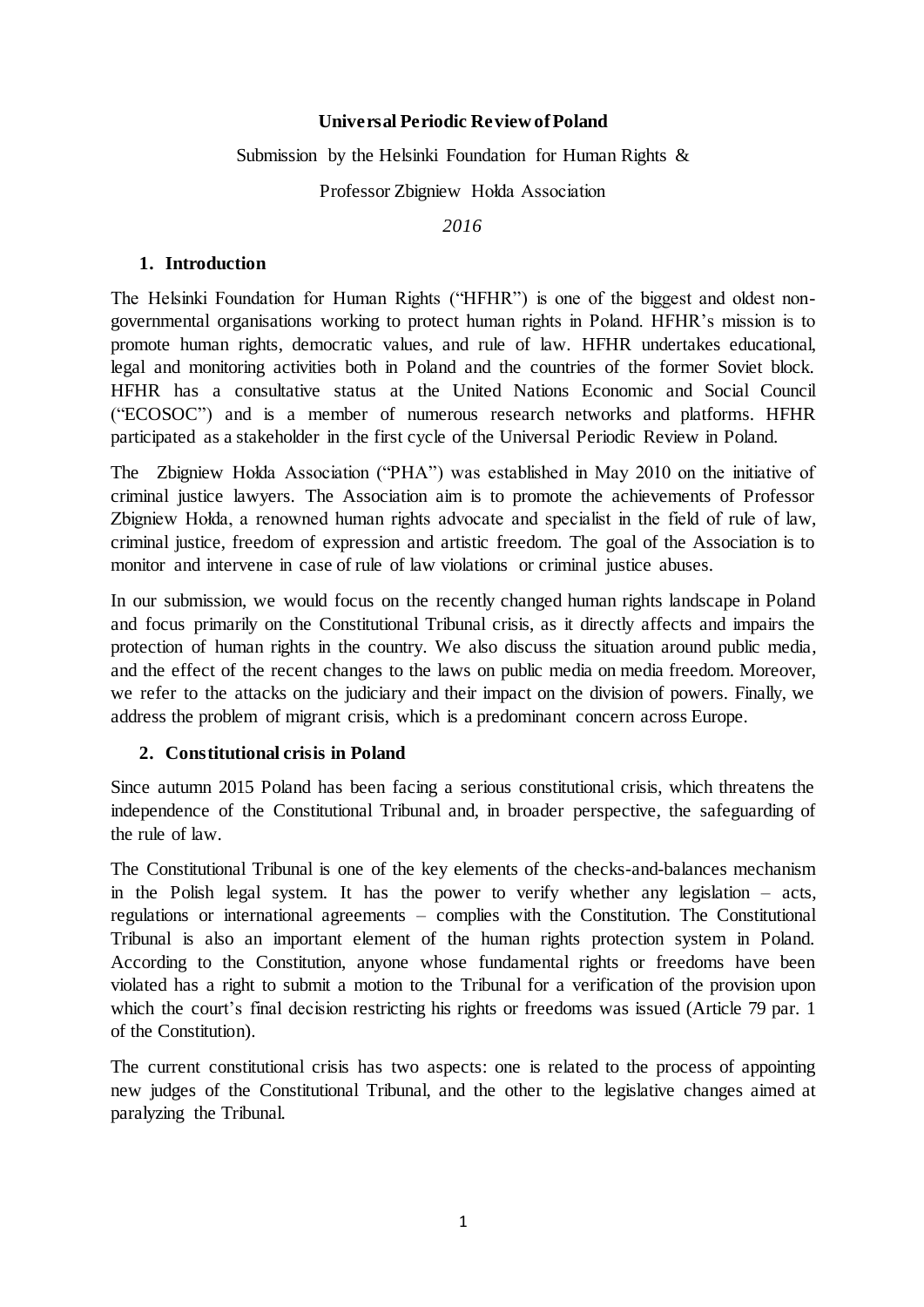#### *Origins of the crisis*

The beginning of the crisis can be traced back to the adoption of the Act on Constitutional Tribunal by the Sejm (the lower chamber of the Parliament) in June 20151. This Act included a temporary provision (Article 137) that allowed the Sejm to elect 5 new judges (namely, onethird of the entire Tribunal composition) to the Constitutional Tribunal. The newly elected judges were supposed to replace three judges whose tenures expired on 6 November 2015 and two judges whose tenures expired on 2 and 8 December 2015. At the same time, the Parliament term of office ended at the turn of October and November 2015. In August 2015, two months before the parliamentary elections, the Act came into force. During its last session, the Sejm of the 7th term, acting on the basis of the newly adopted Act, adopted five resolutions in which it appointed five new judges of the Constitutional Tribunal.

The President of Poland refused to swear the new judges into office. He expressed an opinion (in a press interview published on 11 November 2015) that the elections of the judges had "violated democratic rules".

# *Legislative changes to the Act on Constitutional Tribunal of June 2015*

On 25 October 2015, the parliamentary elections took place. The Law and Justice party won the elections with almost 38% of votes and 235 seats (out of 460) in the Sejm. The first session of the newly elected Parliament started on 12 November 2015.

One of the first legislative initiatives undertaken by the new governing majority concerned the Act on Constitutional Tribunal. Within three days, and without any consultations with experts, the Sejm adopted an amendment to the Act on Constitutional Tribunal revoking, among others, Article 137. The amendment introduced a new temporary provision (Article 137a), which established a new deadline for presenting candidates for the judges to replacing those, whose tenure expired in 2015.

Few days later, the Sejm adopted five resolutions which declared "the lack of legal force" of the resolutions electing five judges by the Sejm of the 7th term2. On 2 December, the Sejm appointed five new judges and the President immediately (at night and without any media presence) swore them into office.

# *Judgment of the Constitutional Tribunal of 3 December 2015*

In the meantime, the group of opposition MPs filed a motion to the Constitutional Tribunal concerning the Act on the Constitutional Tribunal of 25 June 2015, asking to verify whether the legal basis for the elections of judges in October 2015 was compatible with the Constitution. The hearing before the Constitutional Tribunal was held on 3 December 2015, just after the President took the oath from the new judges of the Constitutional Tribunal. On the same day, the Tribunal issued a judgment in which it ruled that Article 137 of the Act on the Constitutional Tribunal was a constitutionally valid basis for the elections of three judges

1

<sup>1</sup> The law of 25 June 2015 is available at: http://dziennikustaw.gov.pl/du/2015/1064/1

<sup>2</sup> The Sejm resolutions of 25 November 2015 are available at:

http://isap.sejm.gov.pl/DetailsServlet?id=WMP20150001132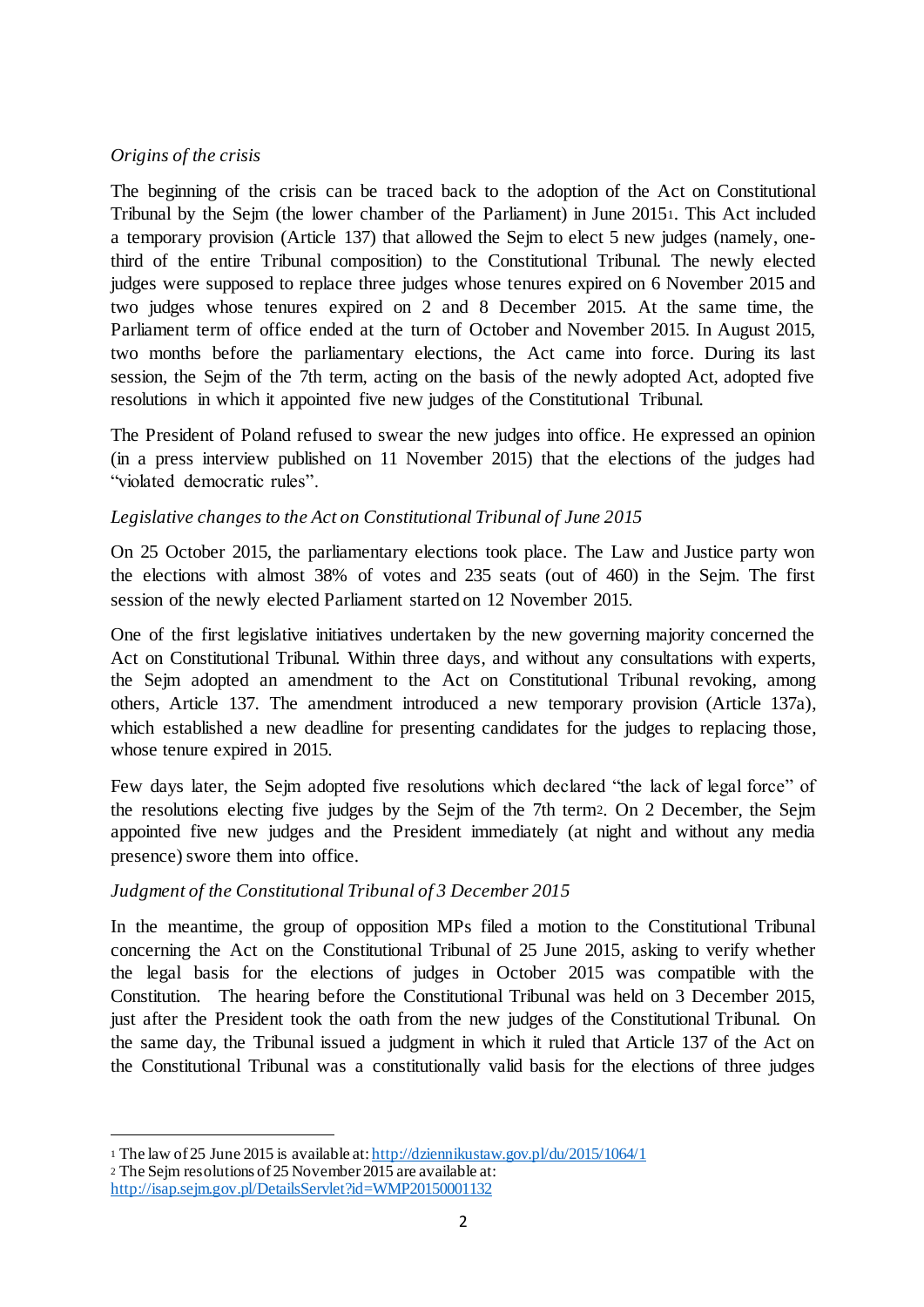who were to replace the judges whose tenures expired on 6 November 20153. Whereas with respect to the two judges whose terms of office lapsed on the 2 and 8 December 2015, the elections of judges by the Sejm of the 7th term were found unconstitutional. Moreover, the Tribunal stated clearly that it is an obligation of the President to swear judges validly elected by the Sejm into office.

# *Judgment of the Constitutional Tribunal of 9 December 2015*

On 9 December 2015, the Constitutional Tribunal held a hearing and announced a decision in yet another case concerning its own organization4. This time it reviewed the constitutionality of the Act of 19 November 2015, amending the Act on the Constitutional Tribunal. The main point of the decision concerned the capability of the Sejm of the 8<sup>th</sup> term to again elect five new judges of the Constitutional Tribunal.

The Tribunal confirmed that the Sejm of the  $7<sup>th</sup>$  term was entitled to elect three judges, and thus the Sejm of the 8th term could elect only two judges. The Tribunal ruled that "Article 137a of the Act on the Constitutional Tribunal – insofar as it concerns putting forward a candidate for a judge of the Constitutional Tribunal to assume the office after the judge whose term of office ended on 6 November 2015 – is inconsistent with the Constitution."

The two above-mentioned judgments of the Constitutional Tribunal did not lead to the end of the constitutional crisis. Quite to the contrary – the crisis escalated due to the fact that it was unclear how many judges were authorized to adjudicate cases. There was no doubt as to the fact that 2 judges were elected by the Sejm of the  $7<sup>th</sup>$  term on the basis of unconstitutional provision, while 3 of them were elected correctly, but not sworn into office by the President. Five judges elected by the Sejm of the 8th term were sworn into office by the President, but they were elected for places already occupied by the judges elected in the 7th term.

On 12 January 2016, the Constitutional Tribunal issued a public statement, informing that it had discontinued the proceedings concerning the appointment of 5 judges in December 20155. In December 2015, a group of MPs submitted a motion to the Constitutional Tribunal to verify whether the constitutionality of the Parliament's resolutions of November 2015 reversing the initial appointment of judges, and the ensuing five resolutions of December 2015 appointing five new judges. On basis of this decision of 12 January 2016, the President of the Constitutional Tribunal announced that the two judges appointed in December 2015 by the new governing majority were assigned to cases. The remaining three candidates appointed by the Sejm and sworn into office by the President have the status of the Constitutional Tribunal's employees. At the beginning of 2016, the Tribunal was composed of 12 acting judges out of 15 envisaged by the Constitution.

1

<sup>3</sup> The judgment is available at: http://trybunal.gov.pl/rozprawy-i-ogloszenia-orzeczen/wyroki/art/8748-ustawa-otrybunale-konstytucyjnym/

<sup>4</sup> The judgment is available at: http://trybunal.gov.pl/rozprawy-i-ogloszenia-orzeczen/wyroki/art/8792 nowelizacja-ustawy-o-trybunale-konstytucyjnym/

<sup>5</sup> The resolution of the Constitutional Court of 7 January 2016 is available at:

http://trybunal.gov.pl/rozprawy/komunikaty-prasowe/komunikaty-po/art/8836-uchwaly-sejmu-rp-w-sprawiestwierdzenia-braku-mocy-prawnej-uchwal-sejmu-rp-z-dnia-8-pazdziernika/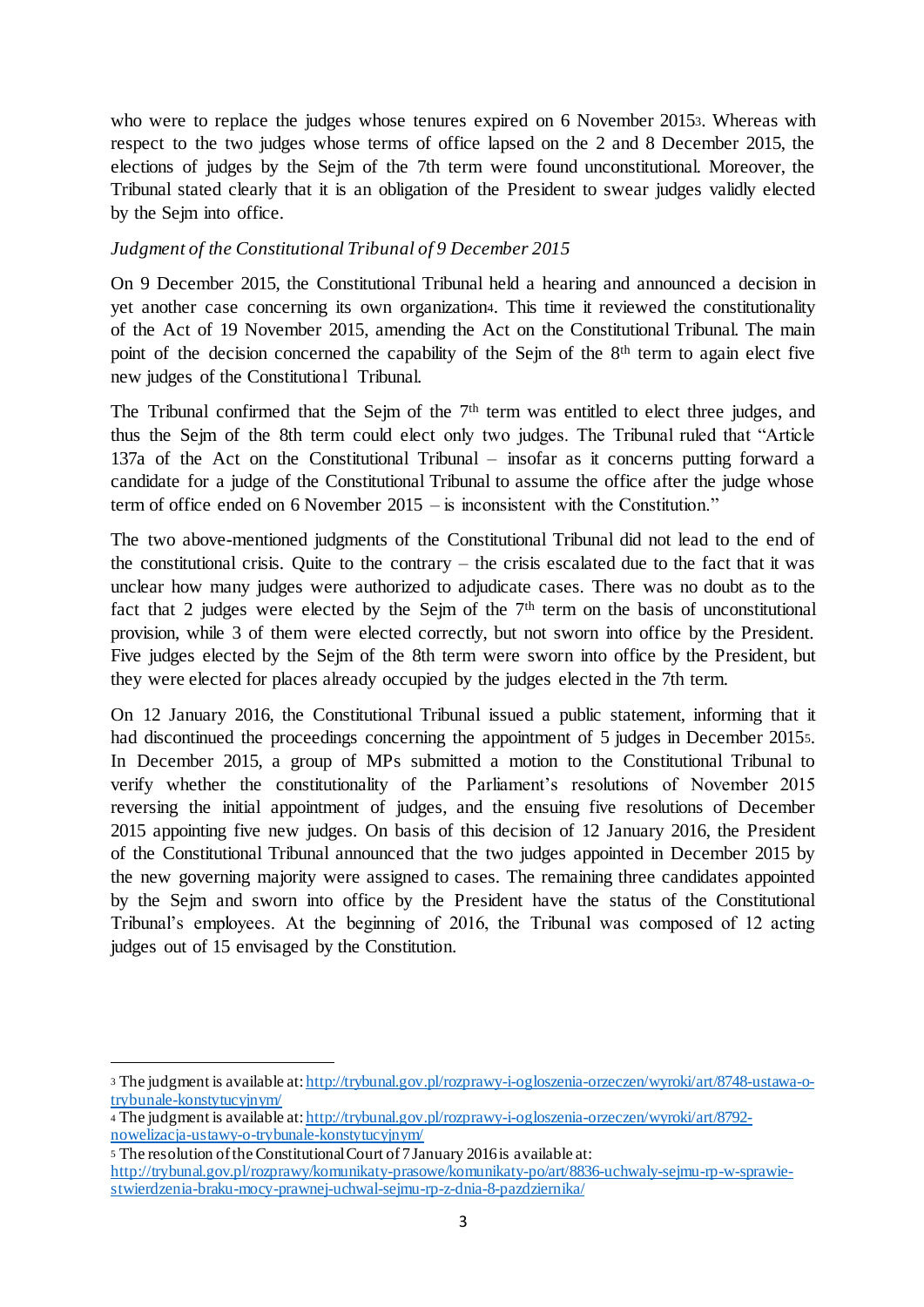#### *"Remedial" Act on the Constitutional Tribunal*

In December 2015, Sejm started work on a so-called "remedial" Act on Constitutional Tribunal6. Similarly to the amendment adopted in November 2015, also this Act was adopted at an accelerated pace and without proper consultations with experts. The Act introduced provisions that in practice might lead to a complete paralysis of the Tribunal. It stipulates that the Tribunal should make all decisions with two-thirds majority, the cases should be considered in the ordered in which their were lodged, and the full panel should be composed of at least 13 judges. In cases before the Tribunal, the hearing could take place after 45 days since the notification of the parties on the date of the hearing (or, if the case is ruled by the full panel, after 3 months),

On 9 March 2016, the Tribunal issued a judgment regarding the "remedial" Act7. The Tribunal held that it may neither operate nor adjudicate on the basis of laws whose constitutionality raises significant doubts. According to the Tribunal, the new law would threaten the effective adjudication of cases already present on its docket. The Constitutional Tribunal ruled that the amendment to the Constitutional Tribunal Act is contrary to the Constitution in its entirety. Above all, the legislative procedure applied to the enactment of the amendments was declared unconstitutional. The Tribunal ruled that the procedure was so hasty that in practice it prevented a review of the amendment's draft, despite numerous concerns over it likely being unconstitutional.

Although the judgments of the Constitutional Tribunal are binding and final, the Government refused to recognize the binding force of the judgment on the "remedial" act, and declined to publish it in the Official Journal. The Government argues that the judgment is invalid because it was issued through a procedure inconsistent with the requirements of the Act on Constitutional Tribunal – the very one the constitutionality of which was reviewed in that case. After issuing the judgment of 9th March 2016, the Tribunal restarted its day-to-day work. Between March and July 2016 the Tribunal issued almost 20 judgments, none of which was published until August 2016.

# *The opinion of the Venice Commission*

1

On 9 March 2016, the Venice Commission of the Council of Europe issued an opinion on the amendments to the Act on Constitutional Tribunal adopted in December 20158. The Commission criticized all the changes introduced by the amendment. The opinion states "the paralysis of the work of the Constitutional Tribunal poses a threat to the rule of law, democracy and protection of human rights."

The Commission emphasized that the Government's refusal to publish the Tribunal's judgment of 9 March 2016 would not only be contrary to the rule of law, but such an unprecedented move would also further deepen the constitutional crisis.

<sup>6</sup> The law of 22 December 2015 is avilable at: http://dziennikustaw.gov.pl/du/2015/2217 <sup>7</sup> The judgment is available at: http://trybunal.gov.pl/rozprawy-i-ogloszenia-orzeczen/wyroki-ipostanowienia/art/8859-nowelizacja-ustawy-o-trybunale-konstytucyjnym/

<sup>8</sup> The Venice Commission decision is available at: http://www.venice.coe.int/webforms/documents/?pdf=CDL-AD(2016)001-e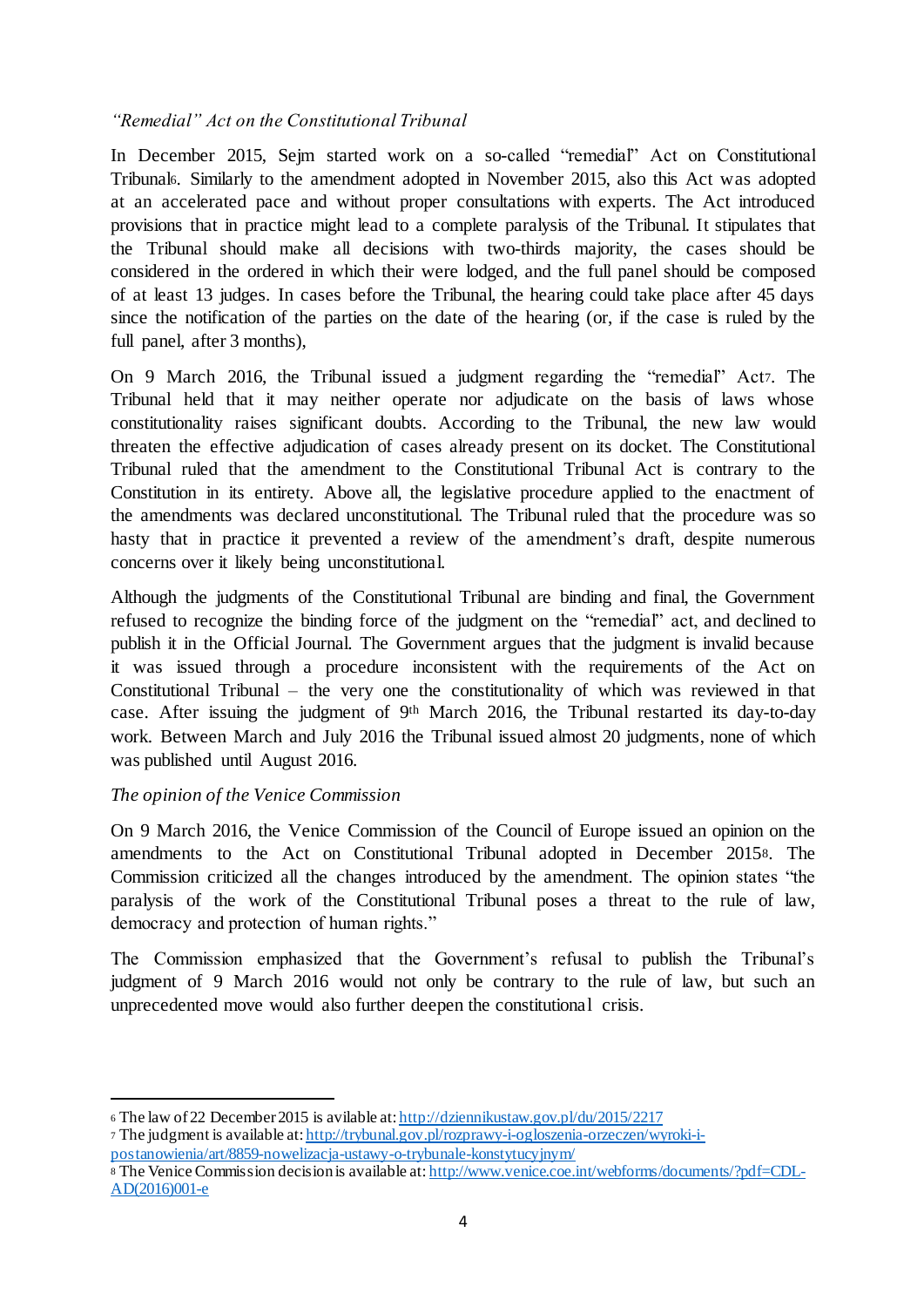#### *The fourth Act on the Constitutional Tribunal*

In July 2016, the Parliament adopted a new Act on Constitutional Tribunal9. Unlike in the case of previous changes, this proposal was not limited to amendments, but constituted an entirely new piece of legislation. The new Act included: a rule on examining cases in the order of submission (however, this time it allowed for certain exceptions), a blocking mechanism in the decision-making process (stipulating that if a minimum of four judges wish to, they can postpone the ruling of the Tribunal for up to 6 months), and a mechanism allowing the executive power to influence the Tribunal's works, namely if the case had to be recognized in the presence of the Prosecutor General and he did not show up to the hearing, the hearing would have to be postponed. In its statement, issued after adoption this Act, HFHR alarmed that "the new Constitutional Tribunal Act betrays the principle of separation of powers and paves the way towards a constitutionally unrestricted dictatorship of the parliamentary majority".

In August 2015, the Constitutional Tribunal found this Act to be partially unconstitutional. The government refused to acknowledge this judgment, and as a result this decision remains unpublished. However, on the basis of the provisions introduced by the Act of July 2016, the government published all the judgments issued between March and July 2016 with an exemption of the judgment of 9th March.

#### *Summary*

1

The constitutional crisis in Poland poses a serious threat to the rule of law, separation of powers and the functioning of human rights protection system. The governing party is attempting to change the entire political system using lower-ranking laws, such as acts and resolutions, without, however, changing the Constitution (since it does not have the majority required to make such a change). The crisis is underlined by the fact that never before had a government refused to acknowledge the judgment issued by the Constitutional Tribunal.

The HFHR and PHA suggest the following recommendations, which can remedy the constitutional crisis:

- 1) Swear into the office three judges legally appointed in October 2015.
- 2) Acknowledge all the judgments of the Constitutional Tribunal.
- 3) Guarantee the respect for the Constitutional Tribunal's jurisprudence in adopting new legislation.

# **2. Status of the judiciary**

*Changes in the justice system – reunification of the Offices of the Minister of Justice and Prosecutor General*

In January 2016, the Parliament adopted new Act on Prosecutor Office10. The main change introduced by this Act was the reunification of the Offices of the Minister of Justice and Prosecutor General.

<sup>9</sup> The law of 22 July 2016 is available at: http://dziennikustaw.gov.pl/du/2016/1157/1

<sup>10</sup> The law is available at: http://dziennikustaw.gov.pl/du/2016/177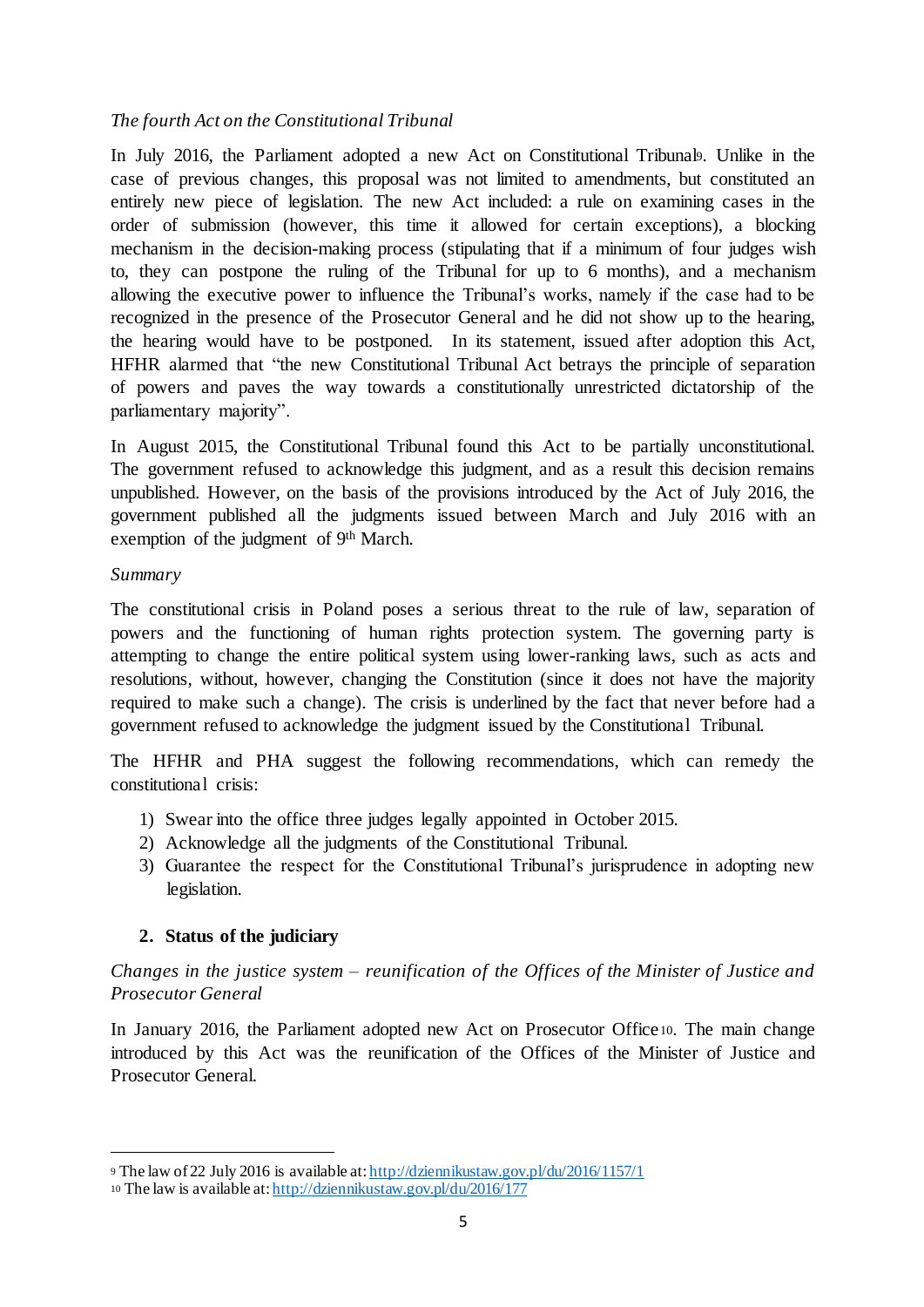Until 2009, the Minister of Justice acted also as the Prosecutor General. Such a convergence of roles posed a potential (or sometimes real) danger of subjecting the prosecutors' work to political influences. The reform from 2009, separated the two offices and the Prosecutor General's office became independent, although Prosecutor General had an obligation to present annual summaries of its work before the Parliament.

The Act adopted in January reversed the reform of the Prosecution introduced in 2009. In the light of Act, the prosecution is entirely supervised by the Ministry of Justice. Furthermore, the Act widens the competences of the Prosecutor General. For example, the Prosecutor General is able to appoint or dismiss a head of the prosecution unit on the basis of a discretionary decision without the necessity of carrying out a transparent and open recruitment process.

Furthermore, the Prosecutor General is able to issue decisions regarding specific investigations. The new Act on Prosecutor Office gives to the Prosecutor General the power to release to the media the information from any investigation.

The Act came into force in March 2016. A month later, the Ombudsman submitted a motion to the Constitutional Tribunal upon verification the Act's constitutionality. The Ombudsman questioned the constitutionality of the provisions that among others oblige the prosecutors to fulfill all the Prosecutor General's orders concerning actions undertaken in the investigation, provisions enabling the Prosecutor General to change or shift any decision issued by the prosecutor of lower rank and the provision that gives the Prosecutor General the power to release to the media the information from any investigation. The Constitutional Tribunal has not ruled in this case yet.

# *Refusal to appoint of judges by the President*

On 22 June 2016 the President refused to appoint 10 candidates for judges (including both candidates for their first judicial office and candidates for promotion). He did not provide any reasons for the refusal, although the media informed that some of the candidates adjudicated in politically controversial proceedings (e.g. civil proceedings between a left-wing politician and the leader of the Law and Justice party, which supports the current President). The President's ability to decline the appointment of a judge raises serious controversies, as it is not explicitly specified in the Constitution. The Constitution stipulates only that "Judges shall be appointed for an indefinite period by the President of the Republic on the motion of the National Judiciary Council" (art. 179), and that in order to exercise his right to appoint judges the President does not need signature of the Prime Minister (art. 144 section 2).

As a response to the President's decision, the National Judiciary Council issued a statement in which it underlined that the principle of independence of the judiciary requires harmonious cooperation between the President and the Council, and transparency is needed in all actions undertaken during the process of judicial appointments11. Furthermore, the Helsinki Committee and the HFHR criticized the President's decision in a joint statement 12.

<sup>1</sup> <sup>11</sup> Oponion of 19 May 2016 available at: http://www.krs.pl/pl/aktualnosci/d,2016,5/4127,opinia-krajowej-radysadownictwa-z-dnia-19-maja-2016-r-nr-wo-020-5616

<sup>12</sup> Satement of the Helsinki Committee and HFHR available at: http://www.hfhr.pl/wspolne-stanowiskokomitetu-helsinskiego-i-zarzadu-hfpc-ws-ustawy-o-tk/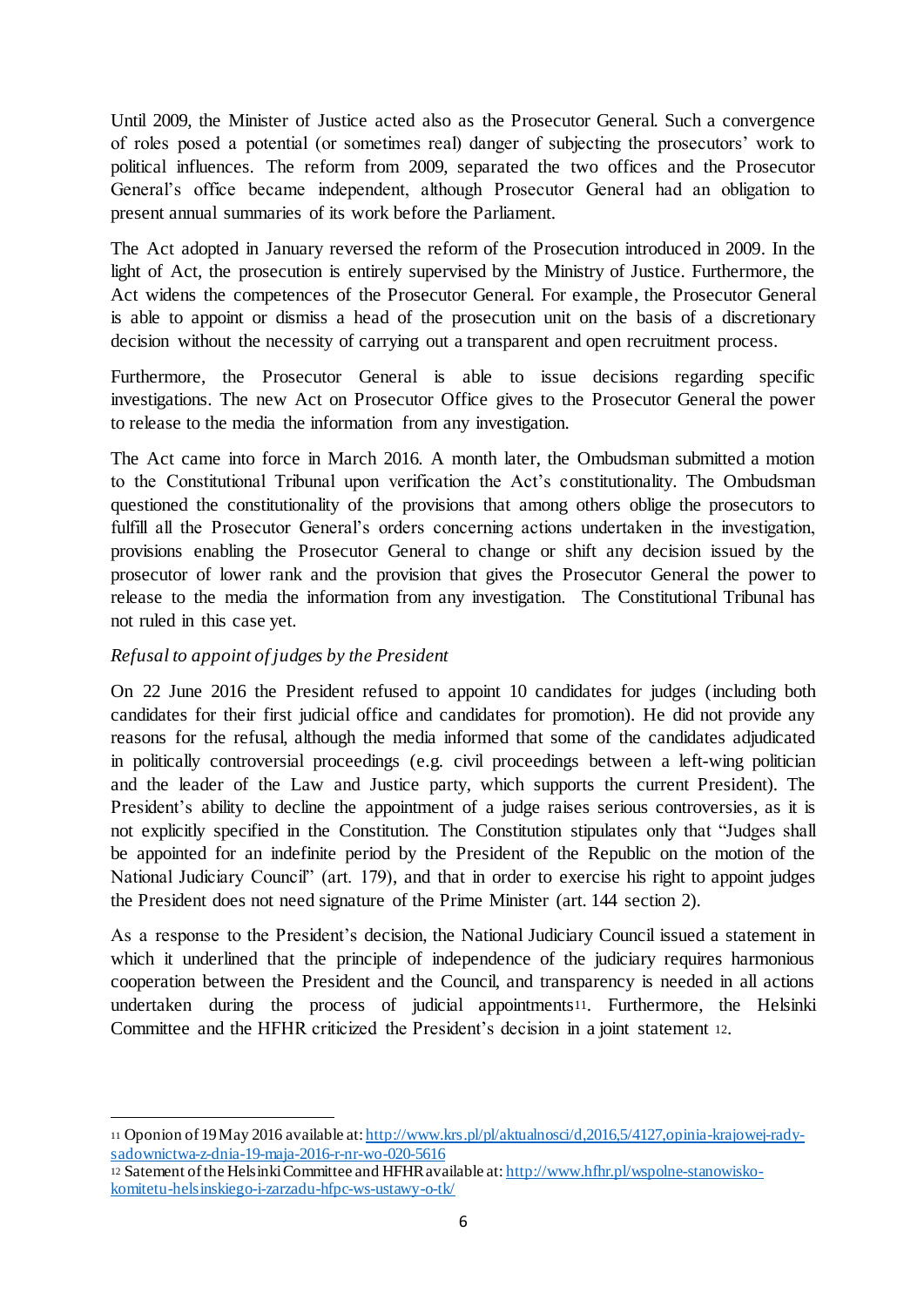# *Draft of the amendments to the Act on National Judiciary Council*

On 2 May 2016, the Government published a draft of an Amendment Act to the Act on the National Judiciary Council13. The draft provides far-reaching changes regarding the composition of the Council and its role in the process of judicial appointments, which may negatively influence the independence of the judiciary.

As discussed above, according to Article 179 of the Constitution, judges shall be appointed by the President on the motion of the National Council of the Judiciary. The details regarding the procedure are regulated on the statutory level – in the Act on the System of the Common Courts and the Act on the National Judiciary Council. Generally, the role of the President in the judicial appointments is limited to the mere act of appointment of a judge. The draft makes significant changes in this regard. According to the proposed Article 37(1) of the Act, if there is more than one candidate for a given judicial position, the National Judiciary Council has to review all candidates and recommend at least two to the President. Such a requirement would completely change the role of the Council and of the President in the process of judicial appointments. The President would be authorized to choose between various candidates nominated by the Council, and will therefore have a much greater influence on the appointments. On the other hand, the role of the Council would be significantly diminished.

Yet another potentially unconstitutional provision of the draft is its Article 5, which stipulates that the terms of office of all elected members of the Council be terminated within 4 months from the entry of the Act into force. The sudden dismissal of all members of the Council may be perceived as a politically motivated form of pressure on this constitutional body. Such a conclusion is further justified by the fact that the Council has been critical of many recent laws proposed by the Government. The Act has not been adopted yet – the draft has not been officially submitted to the Parliament and the legislative works are still in the phase of the inter-ministerial consultations.

#### *Public statements about the judiciary*

1

The politicians have been frequently commenting on the judiciary in the public. Their comments touch upon the Constitutional Court, the President of the Constitutional Court and individual judges. Most of the comments target particular judges, and their aim is to discredit the judiciary in the eyes of society. The Supreme Court judges (after their attempt to protect the Constitutional Tribunal) were called by the Spokesperson of the ruling party "*a bunch of fellas who want to defend the status quo of the previous regime"14.* The speaker of the Sejm, commenting on the judgments of the Constitutional Tribunal of 9 March 2016 stated "*These are merely opinions of the Tribunal – opinions of the members of the Constitutional Tribunal. (...) The Tribunal may not comment on the choices made by the Parliament"15.* The Head of the Kukiz '15 party stated, in reference to the developments around the Constitutional

<sup>14</sup> Statement available at: http://www.tvn24.pl/wiadomosci-z-kraju,3/rzecznik-pis-beata-mazurek-o-sadzienajwyzszym-zespol-kolesi,639007.html.

<sup>15</sup> Statement available at: http://wiadomosci.onet.pl/tylko-w-onecie/trybunal-konstytucyjny-wyrok-tk-w-sprawienoweli-pis/q72lp6

<sup>13</sup> The draft ammendement is available at: https://legislacja.rcl.gov.pl/projekt/12284955

<sup>15</sup> Statement available at: http://trybunal.gov.pl/fileadmin/content/nie-tylko-dlamediow/Pismo\_Prokuratora\_Generalnego\_z\_5\_kwietnia\_2016\_r..pdf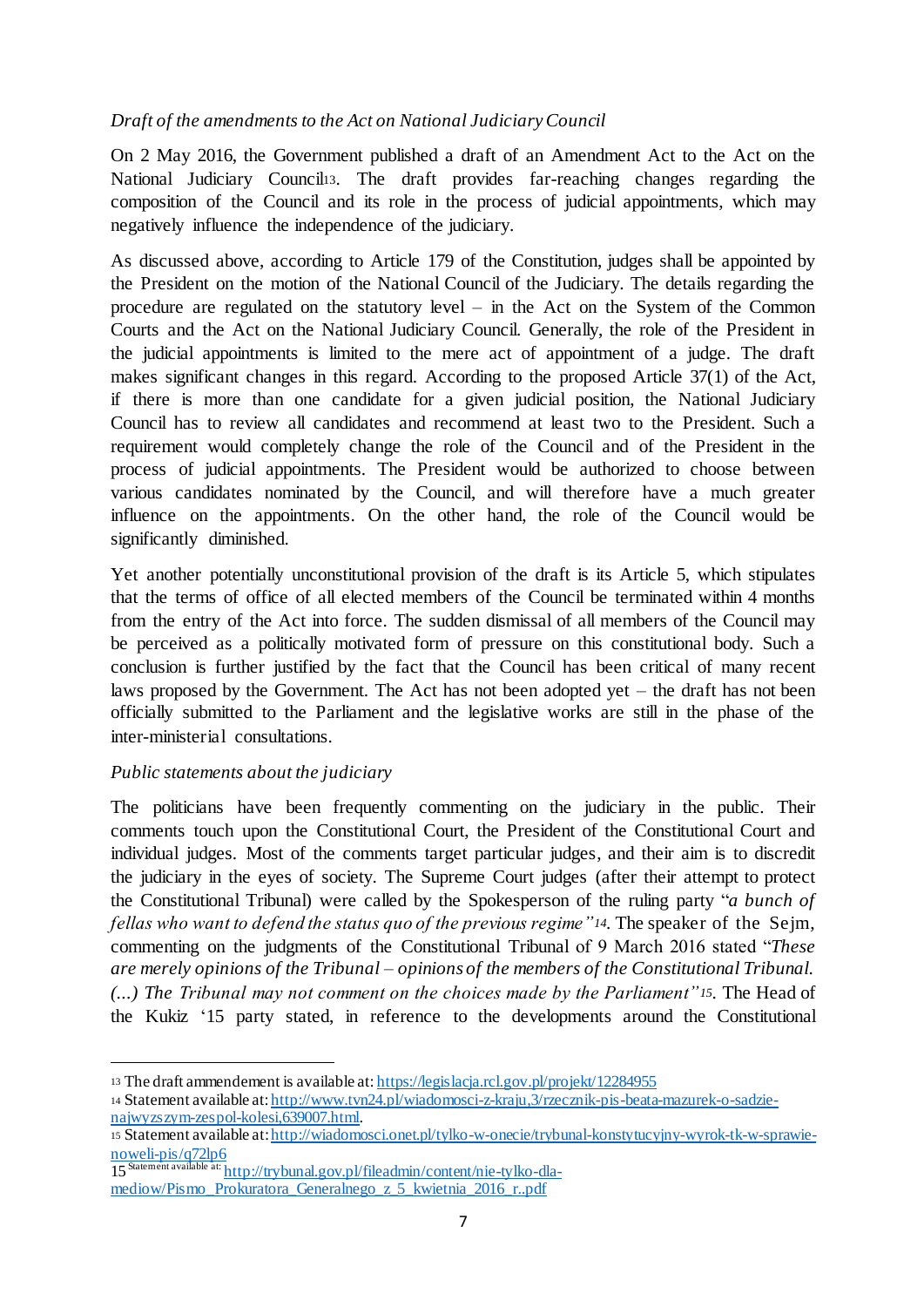Tribunal and the judiciary that the judicial system in Poland is *"the prosecutorial-judicial mafia"16.*

The HFHR and PHA would suggest the following recommendations:

- 1) Reform the Prosecution Office in order to separate the function of Minister of Justice and Prosecutor General, which would ensure a greater independence of the prosecution authorities.
- 2) The President should appoint the 10 judges proposed by the National Judiciary Council.
- 3) The Government should seize any pressure, be it legislative amendments or unfavorable comments on the judiciary. The balance of powers should be restored and respected according to the UN Basic Principles on the Independence of the Judiciary adopted on 13 December 1985.
- 4) Politicians and public officials should refrain from discrediting the judiciary and particular judges in the eyes of the public.

# **3. Public media and freedom of expression**

#### *December Act*

On 29 December 2015, Sejm adopted an amendment to the Broadcasting Act of 29 December 1992. The amendment gave the Ministry of Treasure the competence to nominate management and board of director members in the public media institutions. Therefore, the role of the National Broadcasting Council (previously responsible for selecting public media leadership) was substantially limited. The Act also removed the transparent and public competition process for high-level positions in the public media, and the terms of their offices. The Act had a temporary character and was in force until the end of June 201617. Its adoption provoked firestorm of criticism from the Polish NGOs and international organizations18. It was highlighted that the Act strengthened the dependence of public media on the Government, and could therefore weaken their pluralistic nature. The Polish Ombudsman filed a constitutional challenge of the Act with the Constitutional Tribunal.

The Act of 29 December 2015 ("December Act") set a deadline for Sejm to adopt a comprehensive reforming the functioning of the public media. On 22 June 2016, when it was obvious the reform wouldn't be ready by the date set out in in the December Act, Sejm adopted a new act that was supposed to fill in the gap left by December Act's expiry in June, and to start the series of reforms of the public media.

# *June Act*

Act of 22 June 2016 on the National Media Council ("June Act") introduced a new institution – the National Media Council ("NMC")19. The competences of the new institution in many

<sup>17</sup> Law from 30 December 2015, Official Journal 2016, pos. 25, available at:

<sup>1</sup> <sup>16</sup> Speech availble at: http://www.tvn24.pl/wiadomosci-z-kraju,3/kukiz-mowi-o-prokuratorsko-sadowniczychlist-otwarty-sedziow,616569.html

http://isap.sejm.gov.pl/DetailsServlet?id=WDU20160000025

<sup>18</sup> Opinion of the Helsinki Foundation for Human Rights from 30 December 2016, available at: http://obserwatoriumdemokracji.pl/wp-content/uploads/2016/03/ENG\_Helsinki\_opinia\_media.pdf <sup>19</sup> Law from 22 June 2016, Official Journal 2016, pos. 929, available at:

http://www.sejm.gov.pl/sejm8.nsf/komunikat.xsp?documentId=D49AF4B1166B6550C1257FE100489A92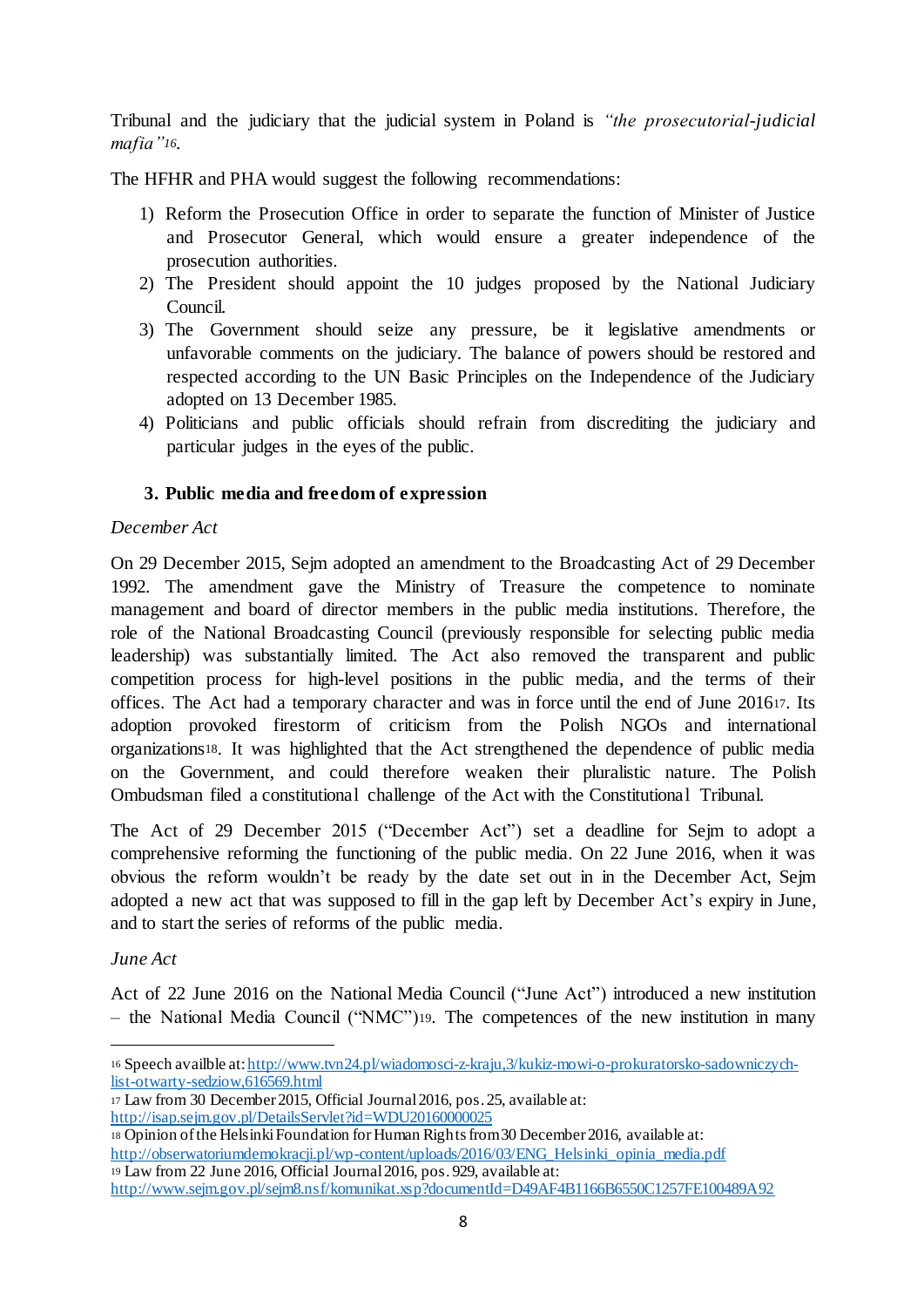fields reflect the competences of the National Broadcasting Council. The major task of NMC is to appoint and dismiss the members of public media governing bodies and the Polish Press Agency. NMC also has supervising powers over the Polish Press Agency, and holds competences to control public broadcasters. The process of electing tje members of the NMC raises doubts. The Act does not prohibit combining a mandate of a Member of Polish Parliament and a Member of NMC. Moreover, the Act does not provide for a contribution of non-governmental actors to the process of selecting the management and boards of directors in the public media. The NMC was appointed in July 2016, and three of its members are active politicians of the ruling party (Law and Justice).

The discretional competences granted to the NMC in the sphere of creation of the highest managerial positions in public media are objectionably broad. Such provision allows for politicization of the public media, and furthering its dependence of the Government. This is worrying especially given that the December Act waved numerous guarantee provisions protecting independence and stability of the offices in the public media20.

The NMC is composed of five members elected jointly by the Sejm (which elects three members) and President (who elects two members). The term of their office is six years. The President of the NMC is elected from among the members of the Council. The NMC is obliged to present a written report on its activity to the Sejm, Senate and President written report on its activity by 31st of March of each year. The report must also be publicly accessible. However, if the report is not approved by the above-mentioned organs, the NMC is not dissolved. Sejm, Senate, the President and the President of NMC can only submit comments to the report, which the NMC is obliged to address within 30 days.

The Act envisages that the administrative-organizational support to the NMC be provided by the Chancellery of the Sejm. The costs of NMC's functioning and members' salaries are covered from the national budget, managed by the Chief Officer of the Chancellery of the Sejm. This solution can be considered as further weakening the impartiality of the NMC, by financially subordinating it to the Chancellery of the Sejm.

The NMC is to be attributed with far-reaching control over the Public Media Fund (money collected from the audience and state support), and will also have insight into the files of public broadcasters. As has been underlined above, such actions may adversely affect the editorial independence of the public media. The fact that the Act does not stipulate any rules on the NMC functioning poses a substantial risk of the lack of public control over NMC decisions (managing institutions of public confidence and in the future significant public financial assets).

# *Changes in public media staffing*

It is estimated that since the start of the public media reforms over 188 of public media employees have left or have been dismissed due to political reasons. Among them are respected personalities, such as Kamil Dąbrowa21, the head of the 1st Program of the Polish Radio and Piotr Kraśko, the Editor-in-Chief and Presenter of evening news ("Wiadomości")

<sup>1</sup> <sup>20</sup> Opinion of HFHR of 14 June 2016, available at: http://www.hfhr.pl/wp-content/uploads/2016/06/HFPCopinia-ustawa-o-Radzie-Mediow-Narodowych.pdf

<sup>21</sup> On 24 June 2016 the Warsaw District Court found, that the dismissal of Kamil Dąbrowa was illegal and lacked of proper justification: http://www.hfhr.pl/sad-zwolnienie-naczelnego-radiowej-jedynki-bylo-bezprawne/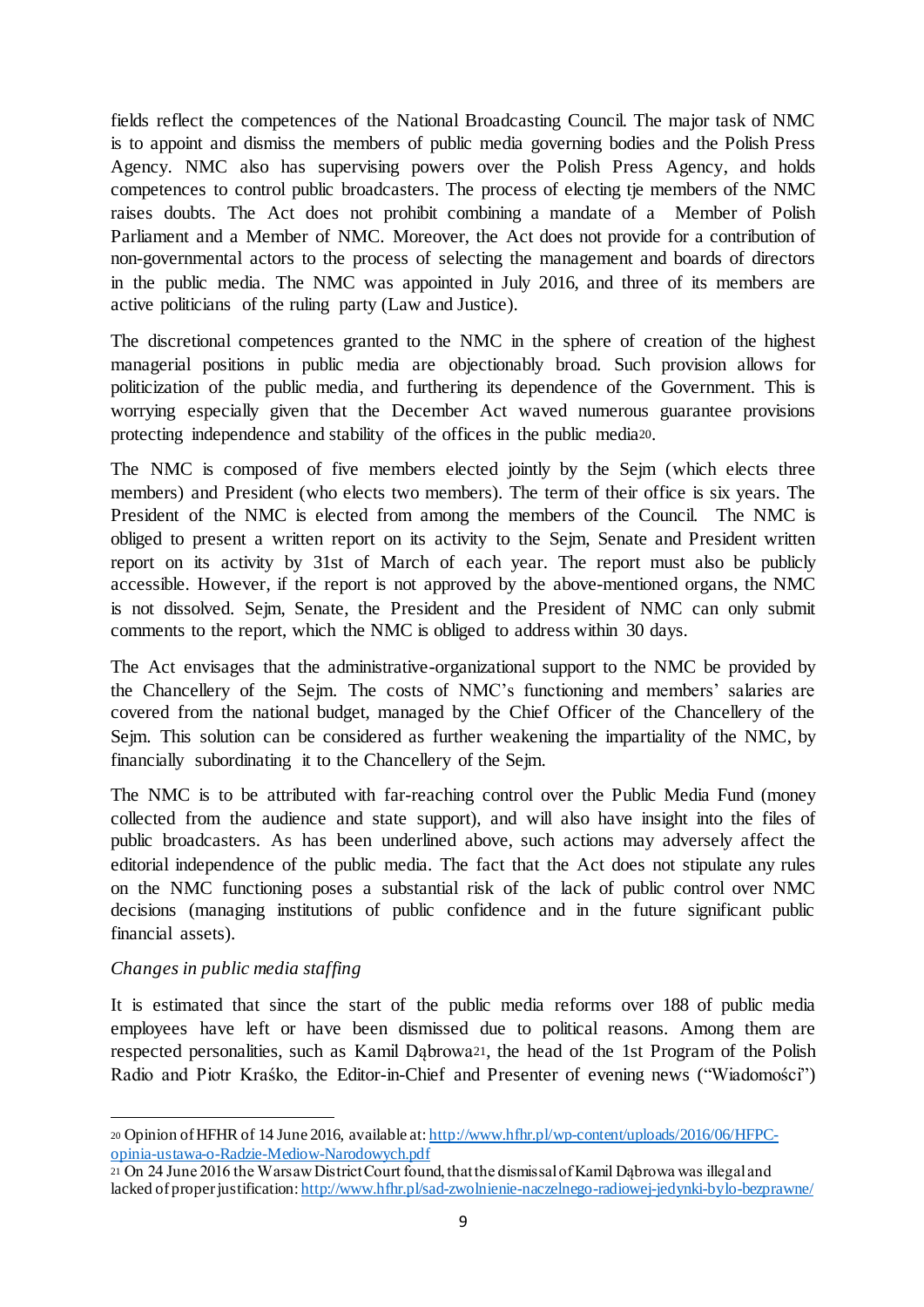in Polish Television22. Rapid and radical changes in personal squad of public media bodies and dismissal of long-term, respected journalists raise doubts on the legitimacy of this process and impartial direction of reforms in public media.

# *Criminal defamation*

Despite the recommendations made during the last UN Universal Periodic Review ("UPR") of Poland, defamation still remains criminalized. Poland is regularly found in violation of art. 10 of the European Convention of Human Rights, due to upholding art. 212 of the Criminal Code and criminalizing bloggers and journalists23. On 1 September 2016, the Polish Ombudsman called for removing art. 212 of the Criminal Code and replacing it by civil defamation24.

The HFHR and PHA suggest the following recommendations:

- 1) Adopt a broad and complex regulation concerning the public media, which will guarantee political independence of public broadcasters, and financial sustainability of the public media, in accordance with the media freedom and freedom of expression guarantees enshrined in art. 19 of the International Covenant of Civil and Political Rights.
- 2) Immediately seize dismissals from the public media based on political motives.
- 3) Review art. 212 of the Criminal Code, with the aim of removing it from the Criminal Code.

# **4. Migrants' rights**

1

One of the most burning issues in the area of migrants' rights in Poland is the detention of children and vulnerable persons, including the victims of torture.

The Polish law allows for the detention of families with minors for the purpose of both return and asylum proceedings. Moreover, unaccompanied children over 15-years-old can be detained for the purpose of the return proceedings as well. The Polish law does not provide any restrictions nor shorter time limits for detention of these extremely vulnerable groups. Monitoring of the detention centres conducted by the HFHR and Association for Legal Intervention in 2014 showed that they do not ensure proper conditions for the well-being of children.

The second problem concerns an ineffective identification of the victims of torture. Although the Polish law provides special guarantees for asylum-seekers and returnees, who have been victims of torture, there is no effective mechanism in place which would allow to promptly recognize such persons in practice. The HFHR observed numerous cases of detaining torture survivors in spite of the absolute prohibition of the detention of alleged victims of violence set in the Polish law.

<sup>22</sup> The monitoring of the dismissals in public is conducted by Towarzystwo Dziennikarskie and available at: http://towarzystwodziennikarskie.org/

<sup>23</sup> E.g. Lewandowska-Malec v. Poland, application no. 39660/07, Maciejewski v. Poland, application no. 34447/05.

<sup>24</sup> Ombudsman statement is available at: https://www.rpo.gov.pl/pl/content/art-212-rzecznik-proponuje-zmianyw-przepisach-o-znieslawieniu